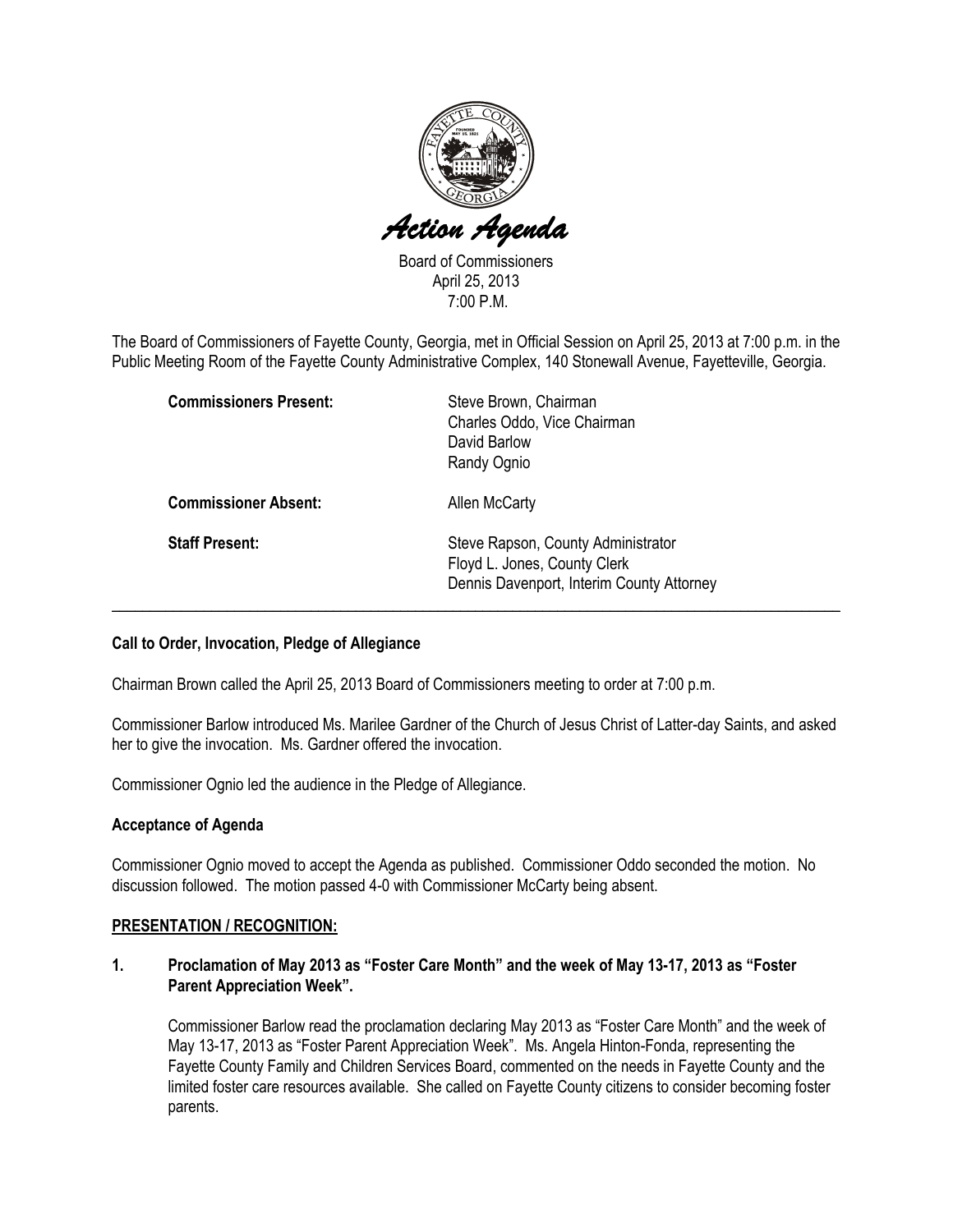## 2. Proclamation of May 4, 2013 as "Pet Appreciation Day".

Chairman Steve Brown read the proclamation establishing May 4, 2013 as "Pet Appreciation Day." Dr. Vince Obsitnik of The Animal Medical Clinic commented that Pet Appreciation Day would have events for kids, animal demonstrations, and other activities bringing awareness for pet appreciation.

#### PUBLIC HEARING:

Zoning Administrator Dennis Dutton read the Board of Commissioners Public Hearing Procedures into the record and introduced the first item for consideration under Public Hearing.

## 3. Consideration of staff's recommendation to adopt Resolution 2013-11, deleting, in its entirety, the section entitled Illegal Nonconforming Lots under the Land Use Element, Future Land Use Map, and Narrative of the Fayette County Comprehensive Plan.

Zoning Administrator Dennis Dutton gave a brief overview of staff's recommendation to adopt Resolution 2013-11.

No one spoke in favor of or in opposition to this request.

Commissioner Oddo moved to adopt Resolution 2013-1, deleting, in its entirety, the section entitled Illegal Nonconforming Lots under the Land Use Element, Future Land Use Map, and Narrative of the Fayette County Comprehensive Plan. Commissioner Barlow seconded the motion. Discussion followed. The motion passed 4-0 with Commissioner McCarty being absent.

4. Consideration of staff's recommendation to adopt Ordinance 2013-02 amending the Fayette County Code of Ordinances, Chapter 20. Zoning Ordinance, regarding Article III., Article IV., Article V., and Article VII. concerning the deletion of all sections of the zoning ordinance related to the Legal Nonconforming Status (LNS) rezoning procedure.

Zoning Administrator Dennis Dutton gave a brief overview of staff's recommendation to adopt Ordinance 2013-02.

No one spoke in favor of or in opposition to this request.

Commissioner Oddo moved to accept staff's recommendation to adopt Ordinance 2013-02 amending the Fayette County Code of Ordinances, Chapter 20. Zoning Ordinance, regarding Article III., Article IV., Article V., and Article VII. concerning the deletion of all sections of the zoning ordinance related to the Legal Nonconforming Status (LNS) rezoning procedure. Commissioners Ognio and Barlow seconded the motion. No discussion followed. The motion passed 4-0 with Commissioner McCarty being absent.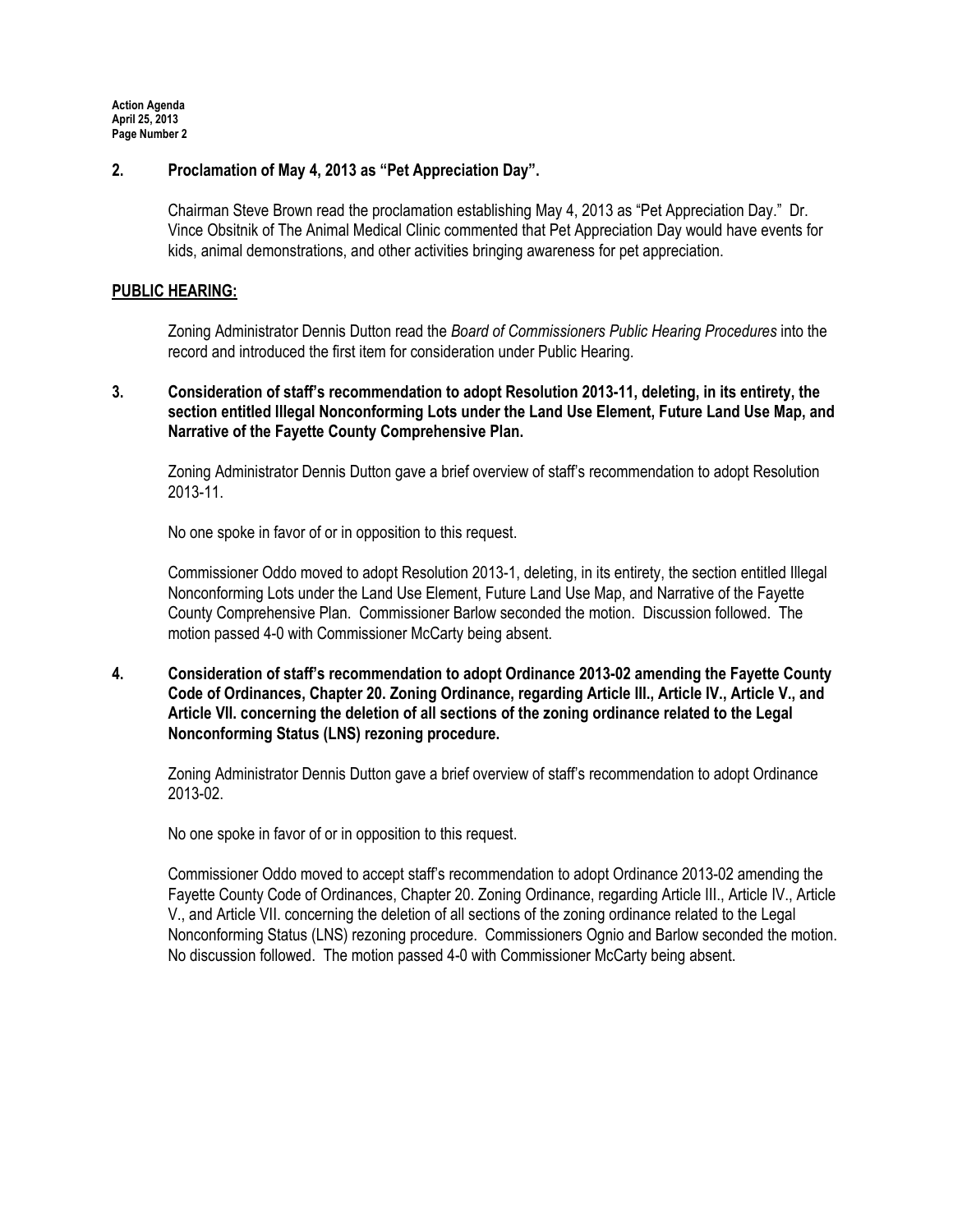## PUBLIC COMMENT:

Henry Dickerson: Mr. Dickerson submitted a written petition against the Stormwater fees to the Board, which was signed by many of the residents living near Lake Horton. He questioned the need for residents to pay Stormwater fees when their water runs into Lake Horton, questioned how the collected funds were being spent, and suggested that the Board would not be reelected since nobody in Fayette County was happy about receiving a Stormwater bill.

Lee Hearn: Mr. Hearn questioned the Board's transparency in the following areas: 1) LOST renegotiations and agreements, 2) Approval of Cigna as the employees' new health insurance provider, 3) the Board "sticking it to the employees" by taking away health insurance benefits; 4) removing public safety personnel from the Pension Board, 5) not informing the citizens about how they want to address roads for Fayette County's future and potentially exposing Fayette County due to decisions made about the intersection of West Fayetteville Bypass and State Route 92, and 6) not maintaining the rural character of Fayette County by rezoning land for Pinewood Studios. Mr. Hearn closed saying his family has paid taxes into Fayette County for over 100 years, that he has a deep love for Fayette County, and that was why he would continue coming to the meetings.

Wayne Kendall: Mr. Kendall said he wanted to talk about Commissioner Ognio's item at the April 11, 2013 meeting concerning referring former County Attorney Scott Bennett to the State Court Solicitor Jamie Inagawa. He pointed out that Mr. Inagawa had previously sued Fayette County, and in doing so he had hired Mr. Richard P. Lindsey as his attorney. He said that Mr. Lindsey was the same attorney Mr. Bennett allegedly hired to sue Fayette County, so there could be a conflict of interest. Mr. Kendall suggested that the Board of Commissioners could call for a civil investigative grand jury to investigate several issues that he contended were still lingering. Mr. Kendall then enumerated those outstanding issues that he thought should be investigated. He then repeated that the Board could call for a civil investigative grand jury, and he explained how the process could work.

Frank Gardner: Mr. Gardner said at the last meeting he said something about the parking at Lake Horton. He publically thanked Water System Director Tony Parrott for calling him and explaining the situation to him. He said he had to admit that if he was sitting in Mr. Parrott's seat, he would likely make the same decision. He thought coming to the Board meeting and expressing his opinion and getting feedback was good, and he thanked the Board for that.

## CONSENT AGENDA:

Commissioner Barlow moved to accept the Consent Agenda. Commissioner Ognio seconded the motion.

Captain Doug Morris, who has served as a Fayette County firefighter for 27 years, spoke in opposition to Consent Agenda Item 7. He specifically commented on the portion of the Consent Agenda pertaining to the loss of retirement benefits. His three main points were: 1) the benefit retirement was in existence before the Defined Benefit Plan was put into place, and it was part of the decision people used to switch to a Defined Benefit Plan, 2) removing the retirement benefit would specifically target long-term, loyal employees, and 3) this action would compel public safety workers to remain on the job until they were 65 years old, and that there were problems with having active police officers and firefighters who are that old. He implored the Board not to remove the retirement benefits.

County Administrator Steve Rapson largely agreed with Mr. Morris, but added that keeping the benefit in place created a large fiscal impact, and he explained the nature of fiscal impact.

Commissioner Oddo said he appreciated Mr. Morris' concerns, but that there were many things he wanted to have but could not afford to have. He said he wanted to do many things but did not have the funding to do so. He added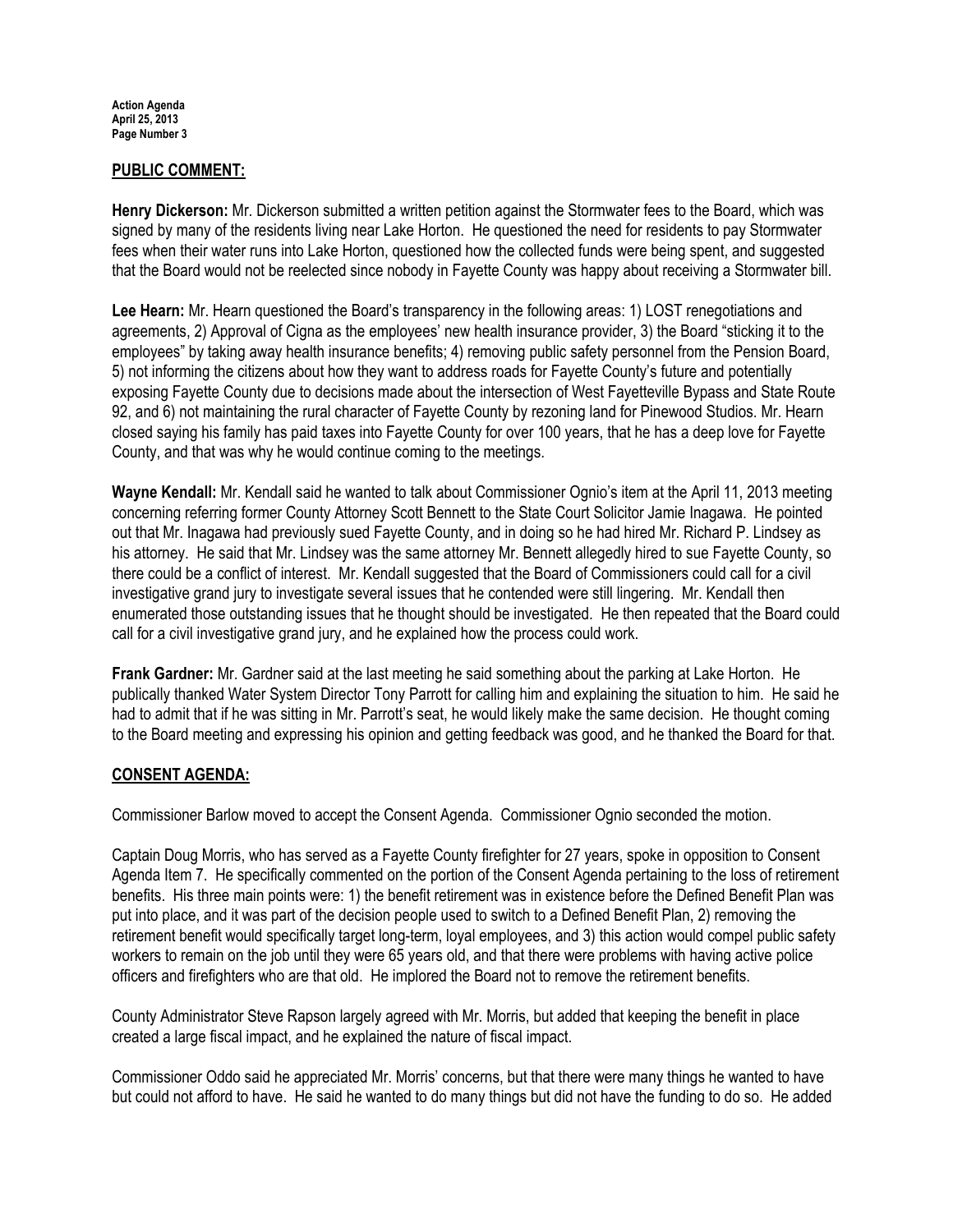that the Board has responsibility to the taxpayers and to the staff, but it also has a fiduciary responsibility that cannot be ignored.

Mr. Rapson spoke about two benefits the County has enacted to replace the outgoing benefit; namely, the ability for County employees to purchase family health insurance at the County's rates and to participate in a Health Savings Account (HSA).

Chairman Brown said there were no easy decisions, but that the County was in a real bind. He said the Board did not take pride in taking anything away from anybody. He said the County is in a really bad situation, and that the Board had opportunities to do things years ago when both he and Commissioner McCarty were on the Board, and those requests were voted down each time. He said the County is where it is, that the Board promised its constituents that it would provide a balanced budget, and that the County would do whatever it takes to get to the balanced budget. He said this action had nothing to do against anybody who is employed with the County, but closed saying the constituents are the number one responsibility.

The motion to approve the Consent Agenda passed 4-0 with Commissioner McCarty being absent.

- 5. Approval of Finance policy and procedure amendments as outlined during the April 5, 2013 Retreat.
- 6. Approval of Human Resource policy and procedure amendments as outlined during the April 5, 2013 Retreat.
- 7. Approval of staff's request to delegate the authority to amend Human Resources policies and procedures to the County Administrator and the Human Resources Director, and to delegate the authority to amend Finance policies and procedures to the County Administrator and the Chief Financial Officer.
- 8. Approval of staff's recommendation to award Bid #873- Grass Mowing Services to Star Valley Landscapes Solutions, BeautyScapes Management, Inc., and TrueGreen Landcare, LLC., at an aggregate amount of \$83,390.80, and authorization for the Chairman to sign related contracts.
- 9. Approval of the April 5, 2013 Board of Commissioners Retreat Minutes and the April 11, 2013 Board of Commissioners Minutes.

# OLD BUSINESS:

## NEW BUSINESS:

## 10. Consideration of Commissioner Barlow's request that the Board of Commissioners endorse Fayette's Biggest Food Drive.

Commissioner Barlow introduced Ms. Arwen Mullikin and Ms. Marilee Gardner to the Board, and he asked Ms. Mullikin to make a few comments on the request. Ms. Mullikin stated that the County has the opportunity to fill a 53-foot trailer full of food during the fall, and that the food would go to the most vulnerable people in Fayette County. She said the people's hearts have gone out to seniors, the lowincome people, and children as economics times have tightened and things get harder for them. He said the County used to have job fairs, and this effort is in lieu of the job fairs because employers are not in a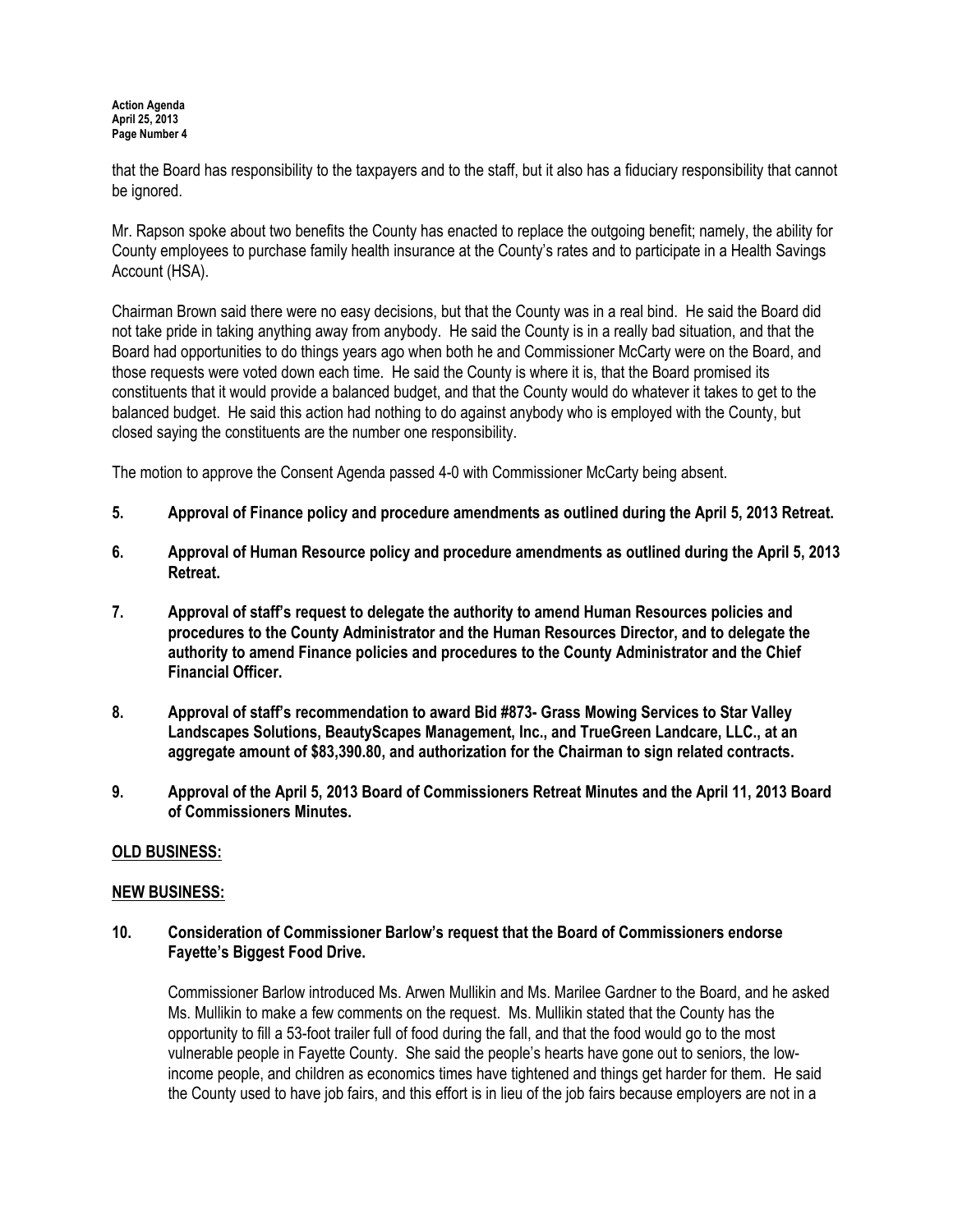position to hire this year. She said it was felt that something needed to be done to help the citizens of Fayette County, and since Fayette County has always taken care of its own. She asked the Board and the citizens to come alongside those who are helping make this happen, and that they would give all of their efforts. She asked the Board to give its credibility and backing to the cause so that much more than a trailer could be filled in an effort to help many in the county. She hoped that the Board would make the gazebo available on September 14, and that the County would make a proclamation to give credibility to the cause.

Chairman Brown moved that the Fayette County Government official endorse Fayette's Biggest Food Drive, and to offer the County facilities for collection. Commissioner Oddo seconded the motion. No discussion followed. The motion passed 4-0 with Commissioner McCarty being absent.

## 11. Discussion of Fayette County's current and prior ethics ordinances.

Interim County Attorney Dennis Davenport explained that the County was in a position to revisit its Ethics Ordinance, and sought direction on how to proceed with the task. Each commissioner provided direction on various aspects of on how he wanted to see the Ethics Ordinance work. Mr. Davenport stated he would have a draft ordinance available for discussion at the May 23, 2013 Board of Commissioners meeting.

## 12. Consideration of Chairman Steve Brown's request to be reimbursed for legal expenses, in the amount of \$2,128.85, incurred in his defense against ethics charges filed by former County Commissioner Robert Horgan.

Chairman Brown recused himself from this discussion, turned the floor over to Vice Chairman Charles Oddo, and left the room for the entirety of this matter.

Vice Chairman Oddo and Commissioner Ognio asked the public if they had any comments on this item.

Frank Gardner: Mr. Gardner said he wanted the Board to set up some type of procedure so that any complaint that is filed against a county employee, that is not covered by insurance, that the county would pay for a lawyer to take care of it. He said the Board was in a high profile position and there is always somebody who wants to have a vendetta against somebody. He thought it was a shame that people who work for the county would have to take money out of their pockets to defend themselves. County Administrator Rapson informed Mr. Gardner that, from a county employee perspective, employees are covered, but that this issue concerned the Chairman who is elected and is not a county employee.

Commissioner Barlow said he did quite a bit of research on this item and said he talked to a number of the citizens. He said he knew what he felt in his heart, but he wanted to hear from others. He said that he had come to understand that Chairman Brown was working for the benefit of Fayette County, and that he was not pursuing something personally. He said, consequently, it made it really easy for him that the County should cover his expenses since he was working to do something that was going to involve the good of Fayette County. He said it was not a stretch for him to say he supports reimbursing Chairman Brown for his personal expenses out of pocket.

Commissioner Ognio said Chairman Brown was acting in official capacity with the County, and created a situation. He said, for that reason, the Chairman should be reimbursed.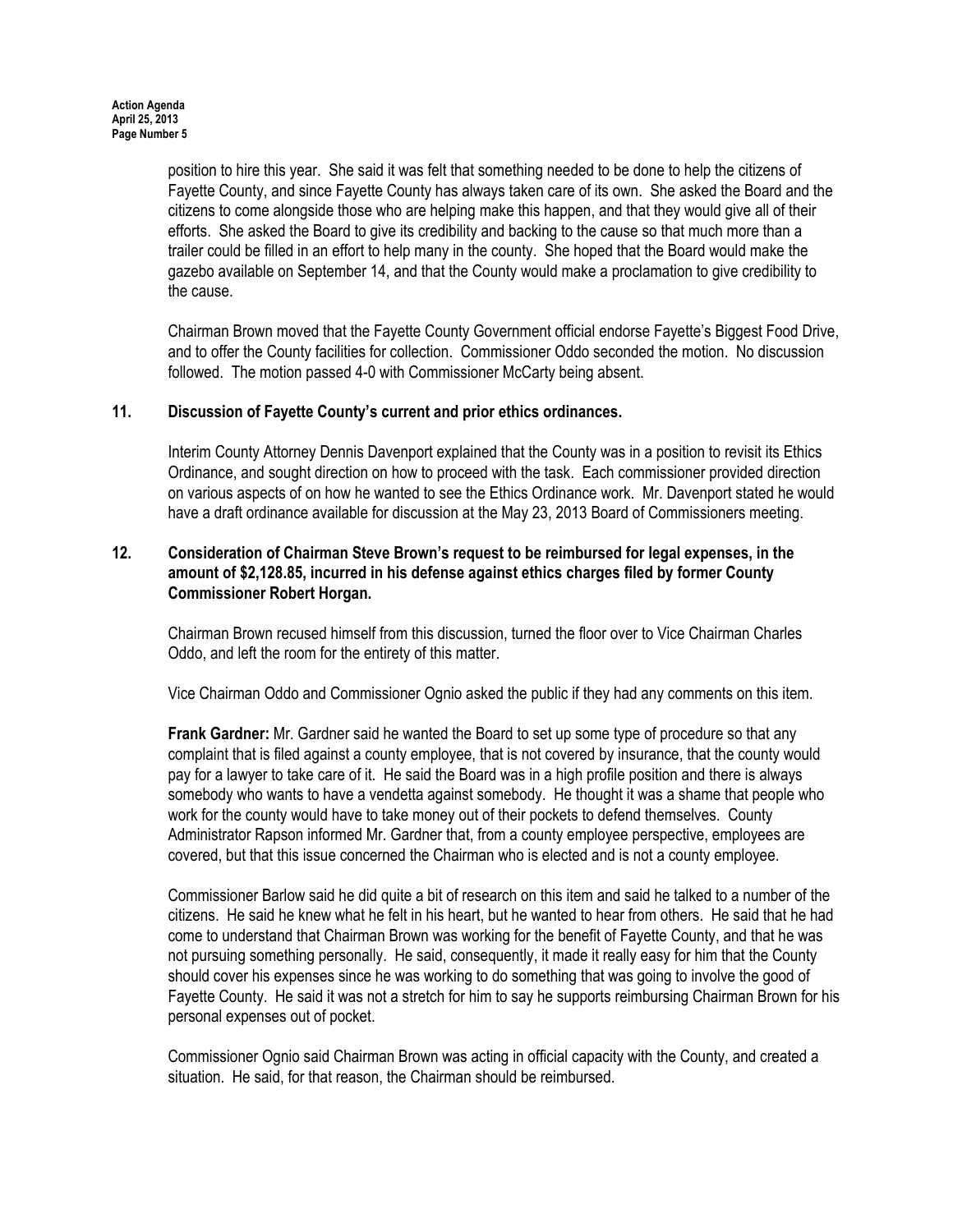Vice Chairman Oddo read a prepared statement explaining his thoughts and he concluded that he would vote in favor or reimbursing Chairman Brown's legal expenses.

Commissioner Ognio moved to reimburse Steve Brown for legal expenses in the amount of \$2,128.85 incurred in his defense against ethics charges filed by former County Commissioner Robert Horgan. Commissioner Barlow seconded the motion. No discussion followed. The motion passed 3-0 with Chairman Brown being recused from the vote and Commissioner McCarty being absent.

The County Marshal brought Chairman Brown back to the meeting after the vote was taken.

# ADMINISTRATOR'S REPORTS:

Time and Attendance Policy: County Administrator Steve Rapson reminded the Board that it previously approved Human Resources Policy 432.01- Time and Attendance. He said the policy it did not really state how "Kelly Hours" would be held. He explained Kelly Hours are two-hour increments that firefighters earn in regards to showing up prior to the shift changes. He said Kelly Hours are not part of the overtime policy change, and he wanted to make sure people understood that because it is actually part of the annual compensation for those individuals. He said this was one issue that the firefighters were asking about, and he wanted to put this issue on record on how the policy was being interpreted.

Newsletter: County Administrator Steve Rapson pointed out, yesterday, the County rolled out an option on the County website for a newsletter and email distribution. He said if the people are interested in getting things in regards to county news, press releases, employment opportunities, library events, or Stormwater newsletters, the people could go on the website and sign up for it, and the information would be provide to them.

Clerk of Court to Fund Codification: County Administrator Steve Rapson reported that Superior Court Clerk Sheila Studdard has agreed to fund the codification of \$22,950.00 out of the law library.

Response to Mr. Hearn's Public Comments: County Administrator Steve Rapson replied to some of Mr. Hearn's comments concerning: 1) LOST renegotiations, 2) Cigna, 3) removing public safety employees from the Pension Board, and 4) transparency.

# ATTORNEY'S REPORTS:

Two Executive Session Item: Interim County Attorney Dennis Davenport reported that he had two items for Executive Session; one involving threatened litigation and the other involving real estate matter.

# COMMISSIONERS' REPORTS:

 Commissioner Barlow: Commissioner Barlow commented on an article printed in The Citizen, told of the vows he has made, and updated the Board on his recent attendance of the Georgia Public Health Association's Annual Conference. He spoke about the threat of childhood obesity in Georgia, and he spoke of the efforts to make Georgia a healthy state.

Commissioner Ognio: Commissioner Ognio said some of the things Mr. Hearn said bothered him. He spoke about how the employees have come to him thanking him for the changes in healthcare and how the employees have indicated that they like the new healthcare plan. He said he did not know where Mr. Hearn was getting information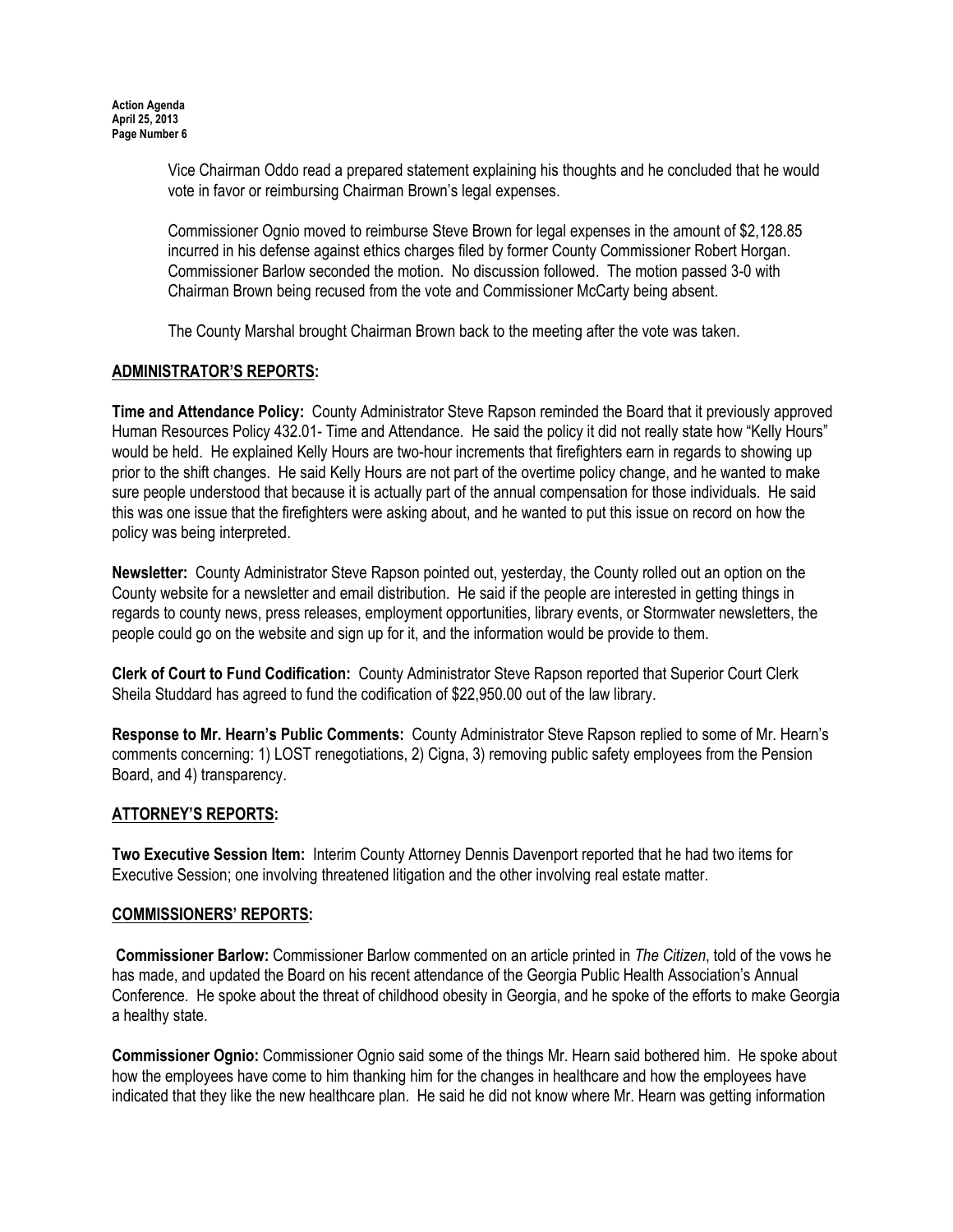that the employees were unhappy. He also spoke on the Board's decision to rezone property for Pinewood Studios, and he commented on how transparent the County actually is. He said the Board was looking for feedback, and that by getting feedback the Board could evaluate how to best serve its citizens.

Commissioner Oddo: Commissioner Oddo pointed out that the Board has a responsibility to Fayette County's taxpayers. He said it is very easy to say "we should have this program or that program", but he said the Board also needs to hear who is going to pay for the programs. He said the Board does not enjoy making cuts, and he asked for understanding since there was a long way to go in helping the County move forward.

Commissioner Ognio: Commissioner Ognio again responded to Mr. Hearn by agreeing that the Board was against bypasses, said the Board is dealing with many important issues first, and adding that the Board would soon address its plans for future traffic relief. He said the Board had to do "first things first".

Chairman Brown: Chairman Brown replied to Mr. Dickerson's comments about the reason Fayette County pays for other services with the Stormwater fees, and he explained that those services are mandated or required by the State of Georgia. Chairman Brown informed Mr. Kendall that he had already written State Court Solicitor Jamie Inagawa sharing the same concerns expressed by Mr. Kendall, and that the letter was open records obtainable from the County Clerk. Chairman Brown said he wished Mr. Hearn would stay through the meeting to hear answers to his complaints, and he said that was the fair thing to do. He then addresses some of the items Mr. Hearn spoke about including 1) LOST renegotiations, 2) Pinewood Studios, 3) and the contention that the County did not comply with the SPLOST project list. He explained that the East Fayetteville Bypass was the number one priority on the project list, and that a memo on the priority list had been prepared and signed by Mr. Hearn while he was working as the engineer for Fayette County's Engineering Department. Chairman Brown noted that the East Fayetteville Bypass is the only road on the priority list that was not built.

Commissioner Barlow: Commissioner Barlow said he noticed that Mr. Kendall, Mr. Gardner, and Mr. Dickerson were still in the audience. He said there were four people who spoke during public comment and only one is "woefully absent" from the meeting– Mr. Hearn. He said it speaks to the credibility of the folks who spoke and stayed to hear the answer since they care about what the comments would be.

Commissioner Oddo: Commissioner Oddo wanted everyone to know that this board understands there is a difference between Stormwater management and infrastructure repair. He pointed out that there are two separate items going on that are being managed, and not just one item.

## EXECUTIVE SESSION:

Three Items for Executive Session: Interim County Attorney pointed out that the April 11, 2013 Executive Session Minuets needed to also be reviewed in Executive Session. Chairman Brown clarified that one Real Estate item, one Threatened Litigation item, and review of Executive Session Minutes needed to be considered in Executive Session.

Chairman Brown moved to convene in Executive Session for one Real Estate, one Threatened Litigation, and one set of Executive Session Minutes. Commissioner Ognio seconded the motion. No discussion followed. The motion passed 4-0 with Commissioner McCarty being absent.

The Board recessed into Executive Session at 8:44 p.m. and returned to Official Session at 8:56 p.m.